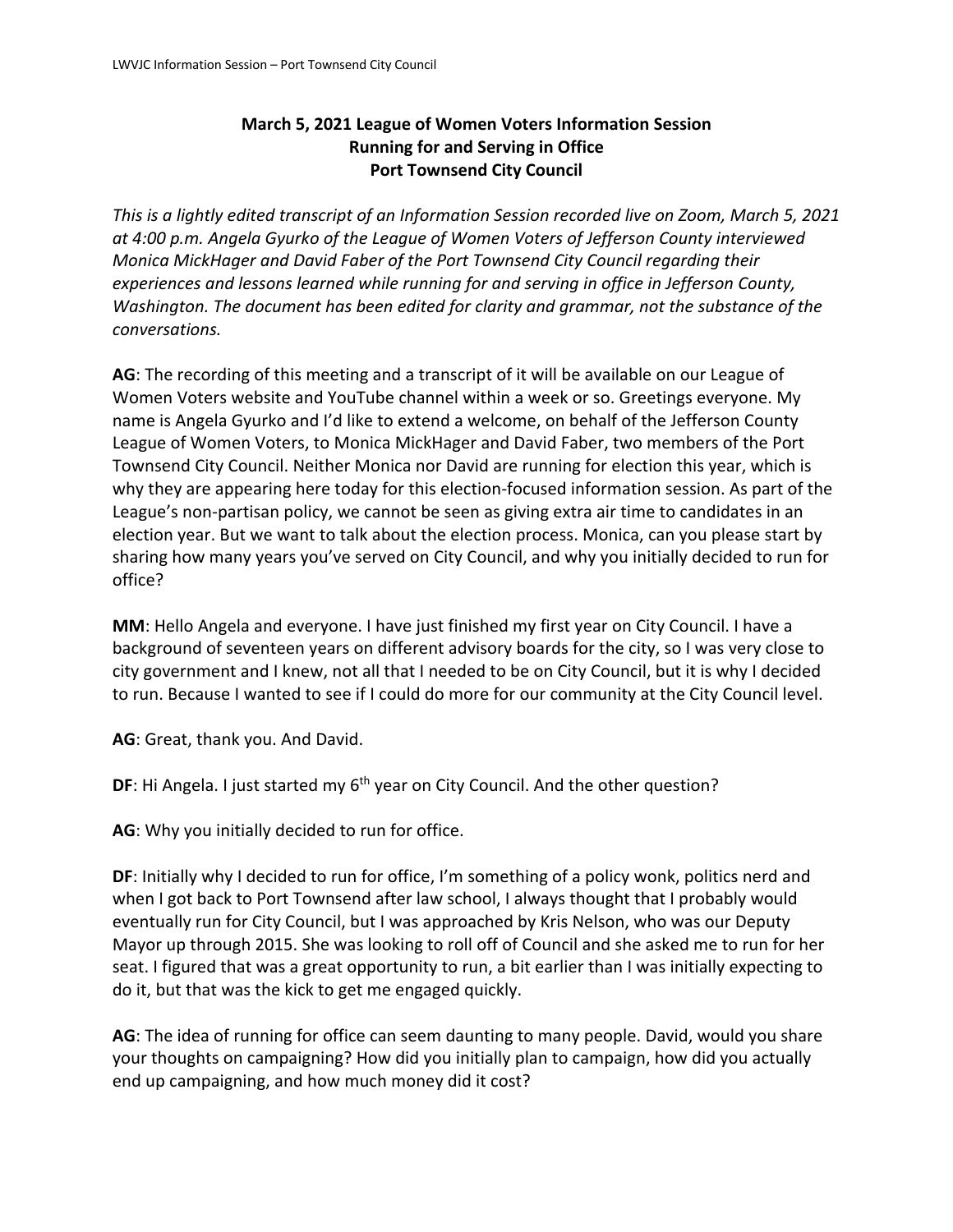**DF**: I have a bit of a background in campaigning. I went to the Paul Wellstone School back about fifteen years ago, so I had a background knowledge in campaigning. I approached it in a more organic fashion. I was going to jump into the race and do things depending on the way the community responded to me. Initially I figured I would get some yard signs and make myself available for answering questions people might have of me, show up at various events and so forth, and that's exactly how it ended up working out. I had an opponent file against me at the last second of filing week, and that's the first time I knew I was even going to have an opponent. Prior to that point, I hadn't thought I was going to end up doing anything more substantial than making sure I was a smiling, waving face. But the end result was, I didn't end up doing much more than that. I ended up spending probably about \$300 total, which I raised from a variety of sources locally. That was my campaign experience.

**AG**: Thank you. And Monica. How did you approach your campaign and how much did you end up spending?

**MM**: Thanks for giving me those questions again. David, that's interesting. I've been working with you but I had no idea on your background on how you got into it. So this is turning out to be fun. You wanted to know about my campaign. David's story is very similar to mine. I decided to run. That's the first big step. Then I decided to see how it played out. How the community reacted, and that led me through all my campaign. I ran, as most people probably remember, against an incumbent, so early on, I talked to retired elected officials in our community, and friends and family, and it became pretty clear that running against an incumbent, I was going to have to doorbell. I didn't really change my plan, I added a bunch of stuff to it. But that was my main focus, doorbelling and reaching out for people to get to know me because I didn't have any public personae in this community. I'd just lived here a long time. As the campaign went on, things just morphed into it, the forums, the county fair was a big success. I didn't want to do it, but my campaign family, that kept morphing and growing, said, "You need to do it," and it was great way for me. As I heard from my community and got support, that energized me because by the time the ballots went out, I had doorbelled 3,000 houses, and that took quite a long time. Did that answer all your questions? Oh no, money. I had to write it down, I got it from my treasurer. We had a total of \$7,000 in in-kind and cash donations. \$5600 was cash. It generated from all supporters. It's kind of a small amount depending on the different elected positions one would run for. The county, it seems, costs a lot more money. You have a greater area to reach. Big ticket item was a mailer, and the rest as David said was yard signs, 3,000 slim-jims (those were my hand-outs at doors), small ads in the local newspaper as it got closer to election. It was kind of what I thought I was going to have to do, but it was a great way for me to meet my community.

**AG**: Thank you Monica. Turning to you again, Monica, can you give our viewers an idea of how much time you typically spend each week on City Council duties? And if you can, mention whether this is more or less time than you thought and comment on the duties that typically take the most time.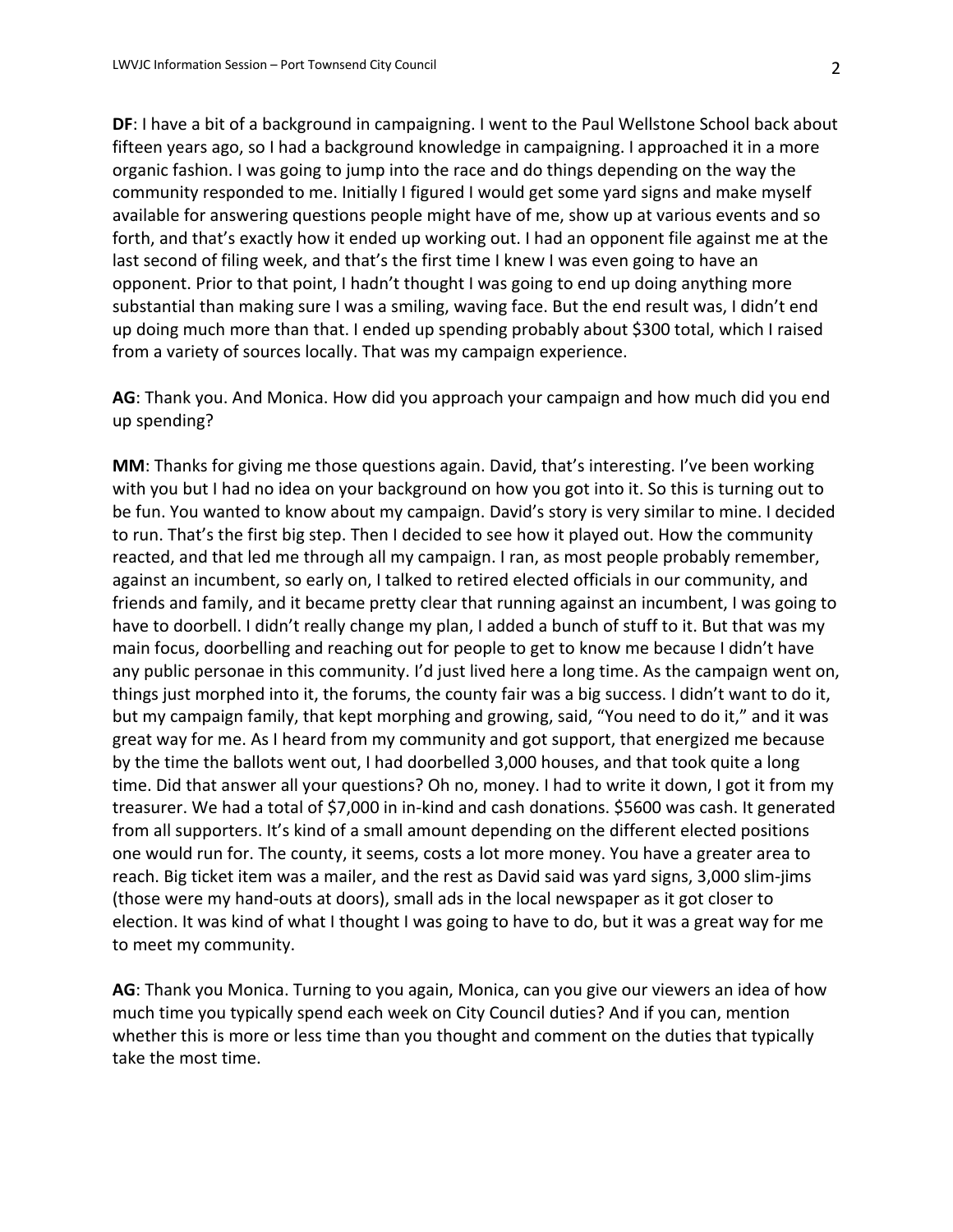**MM**: I'll answer the questions out of order. I was not surprised at the amount of work, and I think that my years on the planning commission really helped me with that. It is much more work than our community members who sit on the planning commission do, but I wasn't surprised with the workload. Your first question was the time. I broke it up into two different sections. I spend approximately seven hours a week attending meetings. These meetings are all I know about City Council work, because I got sworn in January 2020, and we were shut down in March. To be prepared for those meetings, and to read the packet for the City Council meetings, it's approximately seven hours per week. Did I answer all the questions?

**AG**: Yes. David, what would you like to add regarding the amount of time you spend and comment on things that typically take the most time?

**DF**: Monica's numbers are probably pretty accurate I'd say, fifteen hours a week on average, across meetings and preparation and responding to emails and getting phone calls and so forth. I get stopped if I go out to the grocery store, which right now is not the ideal scenario, and it's hard to get a really solid estimate, but I'd say fifteen hours a week. And also, because I'm the Deputy Mayor currently, there's another hour a week, maybe a little more to do additional meetings. As far as if this is what I expected, I couldn't even tell you at this point because this is my sixth year. What past-David thought versus what I currently know is very hard to pull apart. The reality too, is while there's that average, we have weeks where there is a deluge of work, huge amounts of reading. I've had weeks where I've probably put in close to forty hours on Council, and there are the occasional weeks where we end up only having to put in a few hours. It varies wildly, which makes it hard to plan to always have a consistent schedule when you're on Council. That can be a challenge. Hopefully that answers the question.

**MM**: I agree with David. It changes every week. It's a challenge, with your whole life then. When you have a busy week, your family helps out, everyone gives you more time, so it's kind of organic.

**AG**: Now that we've talked about some of the struggles of the job, David, what is the most rewarding part of your job? Why do you love it?

DF: As I mentioned before, I'm a bit of a policy nerd. Politics is something I've been engaged in since before I was an adult even, in terms of local politics, so I enjoy engaging actively and putting some skin in the game in terms of the way policies are being crafted and pursued at the local level. One simple, casually rewarding thing is when I get someone coming up to me and thanking me for the time I spend on Council. That's just a wonderful feeling because a lot of the time you get yelled at by people, so it feels really good to get kudos directed your way. Other rewarding things are seeing results on the ground. A lot of what Council deals with is nuts-andbolts stuff like infrastructure and with the Rainier Street Project, for instance, formerly the Howard Street Project, when I got onto Council, construction hadn't even begun yet on that. Going through that process, and I know Monica through the Planning Commission was engaged in that too very closely. Being able to basically observe that project, that you had your hands directly in, go from concept to actually built as part of the community is a pretty rewarding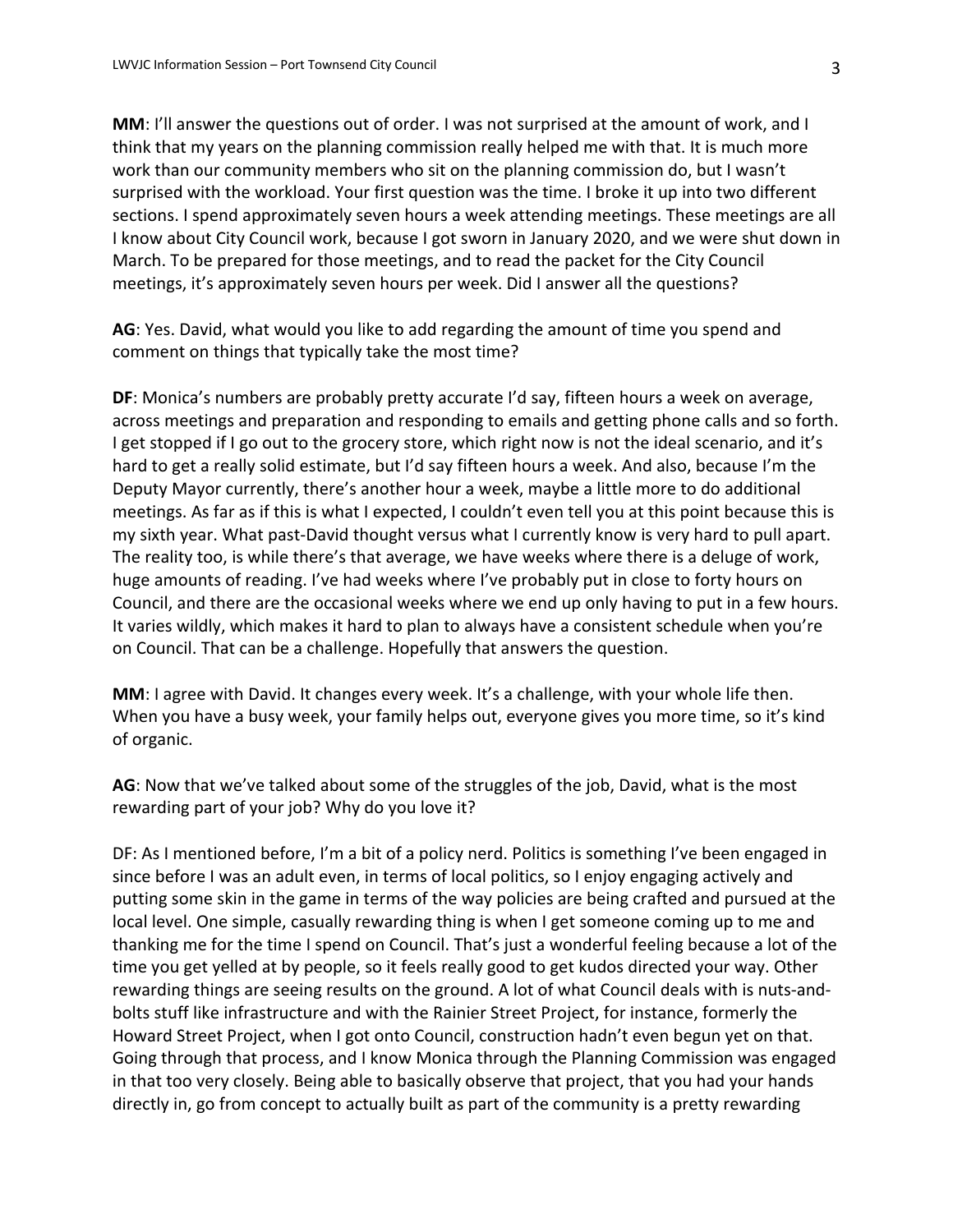thing. And then generally seeing the way we shape policy and seeing the way that affects other aspects of the community.

**AG**: Thank you. And Monica, what do you love about the time you've served on Port Townsend's City Council?

**MM**: Thanks Angela. Well David had the same answer I did about the reward. And I've only had a year of it, and I've had a year of people griping, because that is the duality of being an elected official. I have been delightfully surprised at how good it makes me feel when people stop me and thank me for my service. Not even my decisions, like, "I'm really glad you agreed and that was my vote," but they just thank me for doing the work. And that really makes it lovely to do this. I've only been on for a year, so I haven't seen the entire process, haven't gotten from the beginning of a lot of things the city does for all of us that live here. But when David said, "Rainier," I was, "Yes, I do get that." That was my entire eleven years on the Planning Commission. Rainier was called Howard Street, and we would jump in and jump out. We would work on it for a while, and it would come back, and that's what I'm seeing on City Council too. I was sworn in January 6, and the meetings immediately were dealing with the early days of the pandemic. By early March, we were all on Zoom. And our whole community was learning and getting used to it, and I remember how scared I was. I thought I was doing City Council work for policies and ordinances and listening to people, but being a leader for a pandemic? I didn't think I was cut out for this. And it was a great reward for me to work with the other six people on City Council for this year. We worked together. We all showed up. They weren't hard decisions, but there had to be discussions, which was good. We were supportive and continuing to put one foot in front of the other for this whole past year where things kept changing, and we were on it and we morphed and we tweaked, and John Mauro's famous word, he says, "Pivot," which is very true. And that was a great reward for me. Now we're in the vaccines and we all see a light at the end of the tunnel, though I'm certainly tired of being at home a lot, that was a great reward for me, to work with people I didn't know very well, to work well with them, and to feel they worked well with me. And we achieved something really important for our community, which was to be the strength that some people might have needed to see, and that we did that consistently, and it was great.

**AG**: Thank you Monica. And that's a great segue into the next question, which was, have either of you found times when the actual job differed from the job you thought you were running for? You have somewhat answered that, so I'll let David go first on unexpected duties that arose that caused you to shift the amount of time you devoted or the focus of your duties.

**DF**: This could be a hard one to answer without being duplicative with what I've said earlier on. There are weeks where you have to put in far more time as a Council member than others. When we were trying to recruit a new City Manager, for instance. When I first got on Council, there was always a reasonable possibility that would happen. I think at that time, David Timmons, our former City Manager, had suggested that he was heading towards retirement, and when that process actually kicked in and started, there were many more additional meetings than we normally would have had, a lot of executive sessions and additional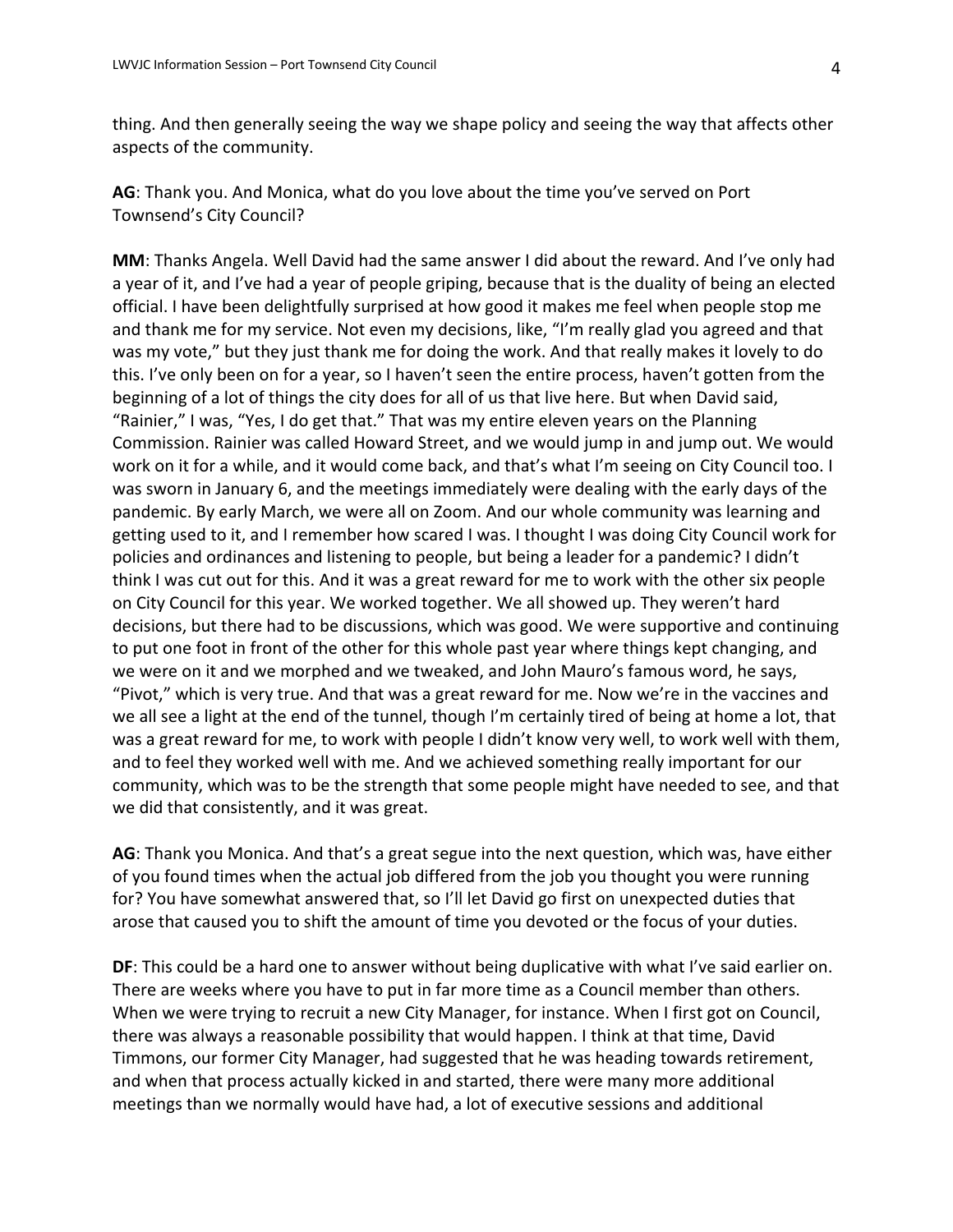discussions that were necessary. So that's just one example of the additional workload that can come out of left field, the additional projects we have to deal with. I guess at the end of the day, when it comes to Council in a small community like this, we have to fill a lot of different roles, wear a lot of different hats. As I mentioned before, I have a lot of background in politics, so I knew what I was getting into, but if anyone who doesn't have that background and is thinking about running, you have to, as Monica said, pivot. You have to be flexible in your schedule a fair bit just to respond to the realities of the position. Hopefully that answers the question.

**AG**: Thank you, David. And now Monica, would you like to add anything to that, or should I go on to the next one.

**MM**: I'd just like to add one thing because David told a very good story about things that come before City Council that are greater in size and need much more in-depth research, like hiring a new City Manager, which is a long process over six months. Yes, that happens to us, and at the same time we have our weekly packets (we meet three weeks out of the month), and there are things the city needs to push forward, contracts to approve, and this and that. It was a great story of how it can be very demanding, at the same time, one can fit it in their lives if they have flexibility. Probably a really important thing, don't you think David, to take on this job? And then you have weeks, we have one this week, where it's a super small packet, so it will be a very easy Monday meeting, so this weekend I can go for a hike.

**DF**: Fingers crossed. You never know with Council. Sometimes these simple packets turn into the longest meetings and the other way around.

**MM**: It's true. You got to take the ride. But we live in a great community, and I think all of us on Council are doing this because we really care about our community. We are proud, and we all take the responsibility real clearly that we have to listen to the community and make the best decision we can for the most people, and for the most people that decision would affect. And I think I really do work with six other people who always have that in mind.

**AG**: Well this is great advice for someone considering running for office. What final advice do you both have for people considering running for office? What advice would you give them? And we'll start with you Monica.

**MM**: Well I thought about this when I was preparing for this, because I realized it just sounds like a lot of work, and I really want people in our community that are interested to seriously think about filing. Campaigning is different from the job you get but both are doable, so my only advice to someone who's listened to this and thought, "They know so much, and they understand what they're doing. I want to try this, but this seems scary." If you're really thinking about it, go ahead and file. It's a private journey you take and go ahead and do it. See what happens. If you win, if you lose, a whole new journey starts. That's all, just be brave.

**AG**: Great advice. David, what advice would you give to someone?